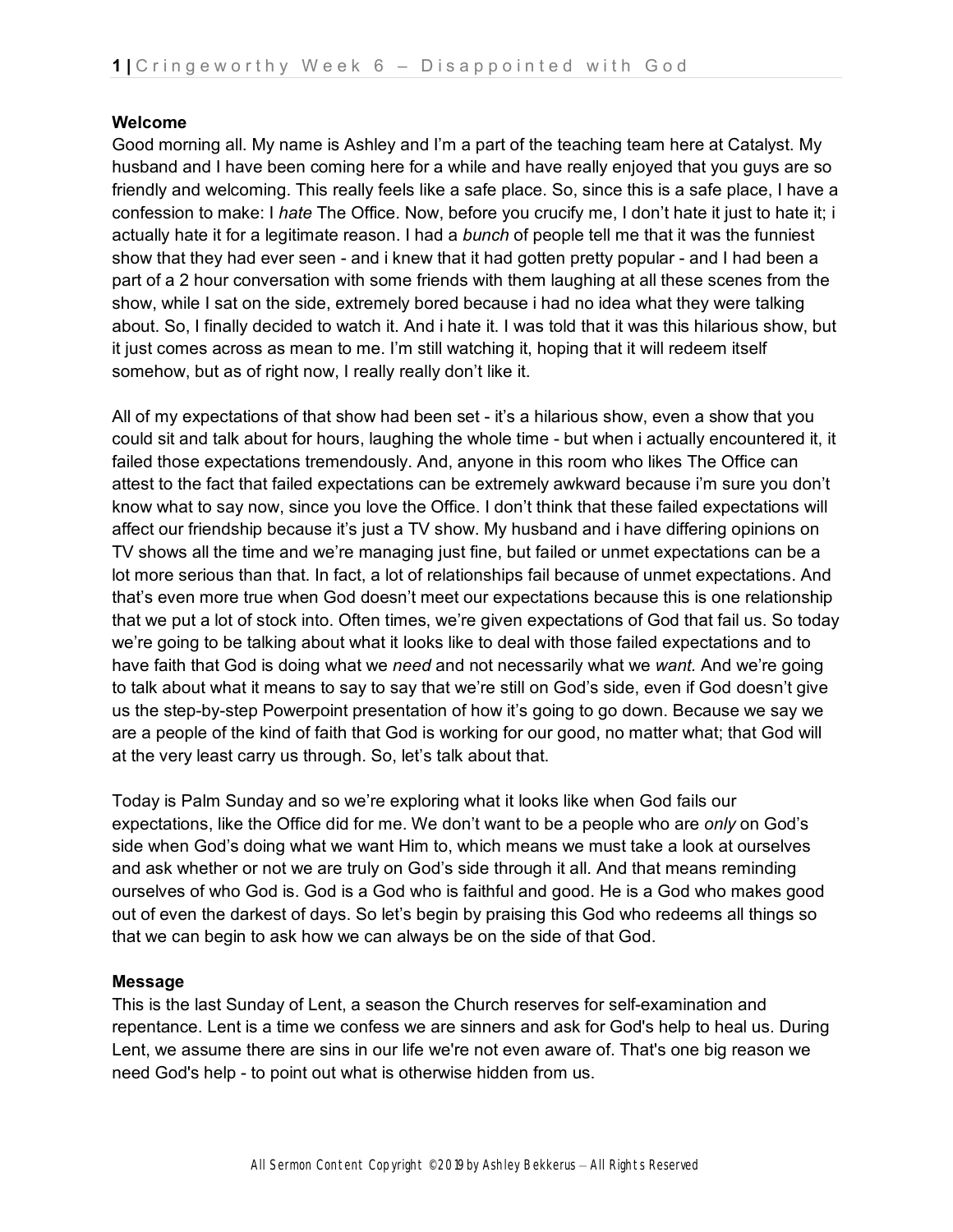In that spirit, we called our series this year CRINGEWORTHY: A Theory of Awkwardness. According to journalist Melissa Dahl, award means 'turned the wrong way'. We feel awkward when we see ourselves through someone else's eyes and we realize that the way they see us and the way we see ourselves don't line up. Awkwardness is what happens when we see the gap between who we are and who we aspire to be, who God calls us to be.

We spent the first couple of weeks exploring how awkwardness can be a spiritual tool. We saw that, like the first man and woman, our natural tendency is to hide when we're confronted with that gap between how we see ourselves and how God sees us. But if we're willing to stay in the awkwardness, we find our growing edge. Next, we explored how both compassion and humility are essential to our journey toward wholeness. Then last week, we saw how we are called to speak up for the vulnerable and be ready to receive correction when others spot that gap in us.

Today is Palm Sunday. Within the Church, Palm Sunday is the Sunday before Jesus was crucified, which happened that following Friday. During Jesus' ministry, He was up in the region of Galilee, kind of touring - doing some healings, some preaching - you know, Jesus stuff. Then, Jesus asks His disciples who He is and they guess correctly that He's the Messiah and that's when they begin their journey towards Jerusalem, where Jesus has told them that He will be crucified and will rise again in 3 days. So, Palm Sunday is the day that He enters Jerusalem.

[Scripture Slide] Turn with me to Luke 19. If you grabbed a bible from the back, it's on page And if you don't have a bible, please feel free to keep that one and consider it a gift from us. As you're turning there, let me tell you a story of two parades. As Jesus and His disciples approach Jerusalem, He tells some of them to go over to this town and they'll find a colt and that they need to bring it to Him. And so they do that - they go and they get it and they bring it back. Jesus is coming from the East and is about to enter Jerusalem riding this colt.

But Jesus' entry from the East was not the only parade entering Jerusalem that day. In fact, it wasn't even the *main* one. And Jesus knew that. He and his disciples were heading to Jerusalem for Passover, which is a Jewish holiday that celebrated their liberation from and Evil Empire, namely Egypt. So, Rome -- incidentally an evil empire -- knew this, so the Roman governor, Pilate, always made a point to be in the capital for Passover. He came into the city with a large military parade to show who was really in charge. This meant that he has a large parade of soldiers with gleaming helmets and shiny armor. And he's riding a huge horse, which also has shiny armor, probably made of gold and silver. Pilate enters from the *West* and he's putting on the ultimate show of power. These two processionals are coming into the city at the same time, with Jesus on one side being praised as a Messiah who will liberate the people, and Pilate on the other, showing that he's quite the Pharaoh, with the manpower to oppress the people. This should be interesting. We'll come back to Pilate in a second, but let's see how the crowds respond to Jesus' triumphal entry into Jerusalem.

## We enter here, in Luke 19, verse 35:

So they brought the colt to Jesus and threw their garments over it for him to ride on. As he rode along, the crowds spread out their garments on the road ahead of him. When he reached the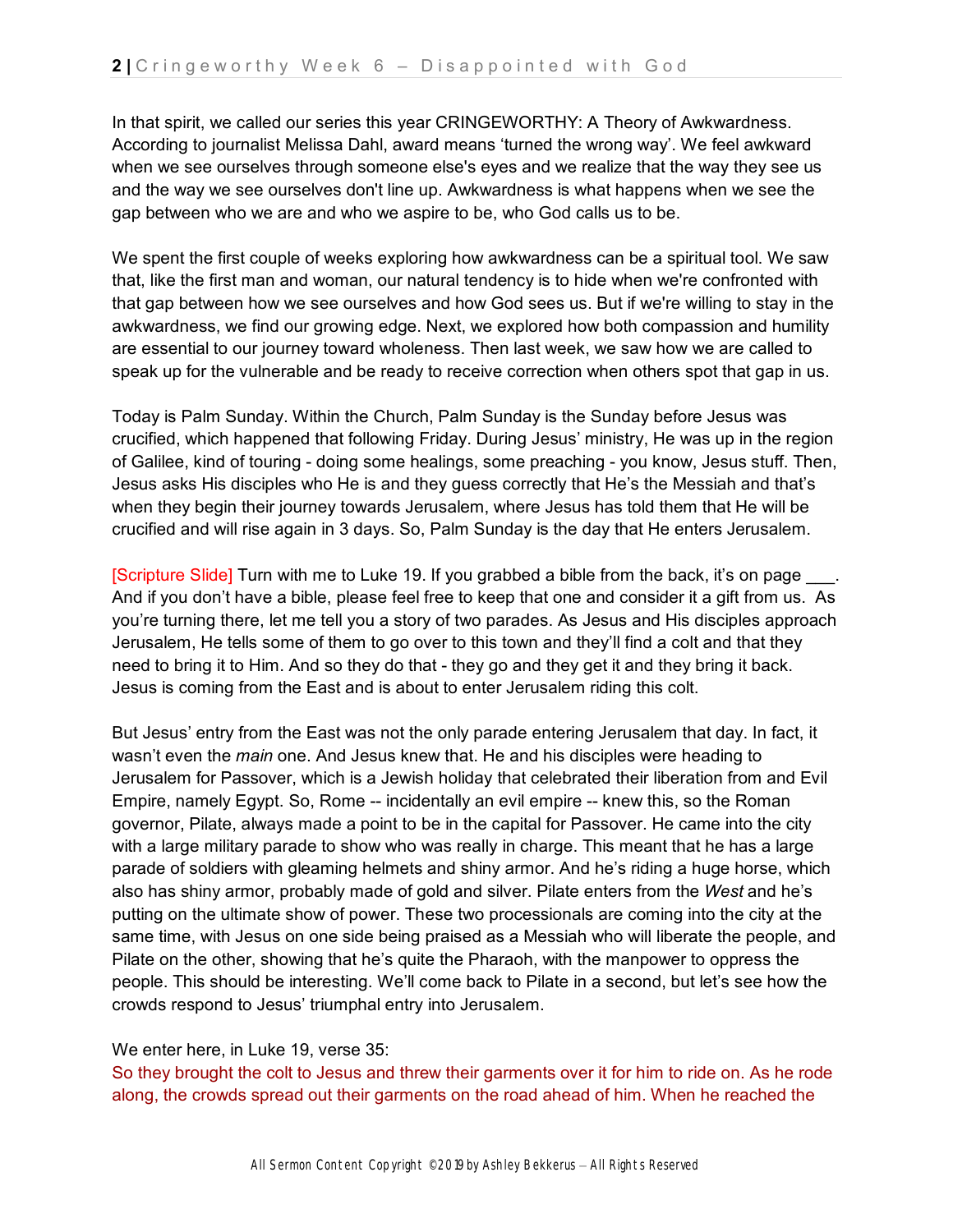place where the road started down the Mount of Olives, all of his followers began to shout and sing as they walked along, praising God for all the wonderful miracles they had seen. "Blessings on the King who comes in the name of the Lord! Peace in heaven, and glory in highest heaven!" -- Luke 19:35-40

This is how Jesus enters Jerusalem: surrounded by praise to God from the crowds. The very next day, He goes to the Temple and cleanses it. He throws out the people only seeking money and power and he makes space for what God is really going to do. (Feel free to read that section because it's pretty powerful) That's the beginning of Holy Week.

Now, lets pause here for a second. This seems kind of awkward. We've got a lot of people in the same city, for two very different reasons. We have the people praising Jesus on one side; we've got the people praising Pilate on the other side; and then we've got all of the people in the middle who don't really know who to praise. This is pretty awkward because it asks the question "who is the real king? Is it the one liberating and creating freedom? Or the one dominating and showing power?" And the side you choose exposes a lot about who you are. But wait: the awkward doesn't end here! Let's jump from Sunday to Friday. He enters the city on the donkey on Sunday, cleanses the Temple on Monday, and then preaches to the people about the changes that are coming. Then one of the people he's been traveling with for 3 years betrays him and gives the authorities a reason to arrest him. Let's enter into Pilate (yep, same guy) talking with the crowds about what to do with Jesus. Turn with me to Luke 23:

Pilate argued with them, because he wanted to release Jesus. But they kept shouting, "Crucify him! Crucify him!" For the third time he demanded, "Why? What crime has he committed? I have found no reason to sentence him to death. So I will have him flogged, and then I will release him." But the mob shouted louder and louder, demanding that Jesus be crucified, and their voices prevailed. So Pilate sentenced Jesus to die as they demanded. As they had requested, he released Barabbas, the man in prison for insurrection and murder. But he turned Jesus over to them to do as they wished. -- Luke 23:20-25

So, this is literally just 5 days after these same crowds were cheering as He entered the city. They were praising and thanking the Lord *for this exact man*! That makes this whole thing even more awkward. And as the readers, we can see their gap: they turned on God real quick. This is pretty much the Ancient World equivalent of how quickly trolls turn on each other on the Internet. When we use the awkwardness lens that we've been talking about, we understand what was really going on: The crowds thought that Jesus was leading a Israel-style countermilitary parade, exemplifying his own form of domination and power. But, when Jesus enters into the city and not only doesn't do anything to address Rome's presence or seem to care at all about Rome, but then takes a look at the Jewish establishment and attacks that, the crowds show that if Jesus wasn't going to do what they wanted him to do (i.e. take down Rome), then they were just going to get rid of him.

So, remember Pilate? He rode in at the same time that Jesus did. When Jesus rode in, He was riding a colt, which isn't very large. Donkey's themselves aren't very large and this was a young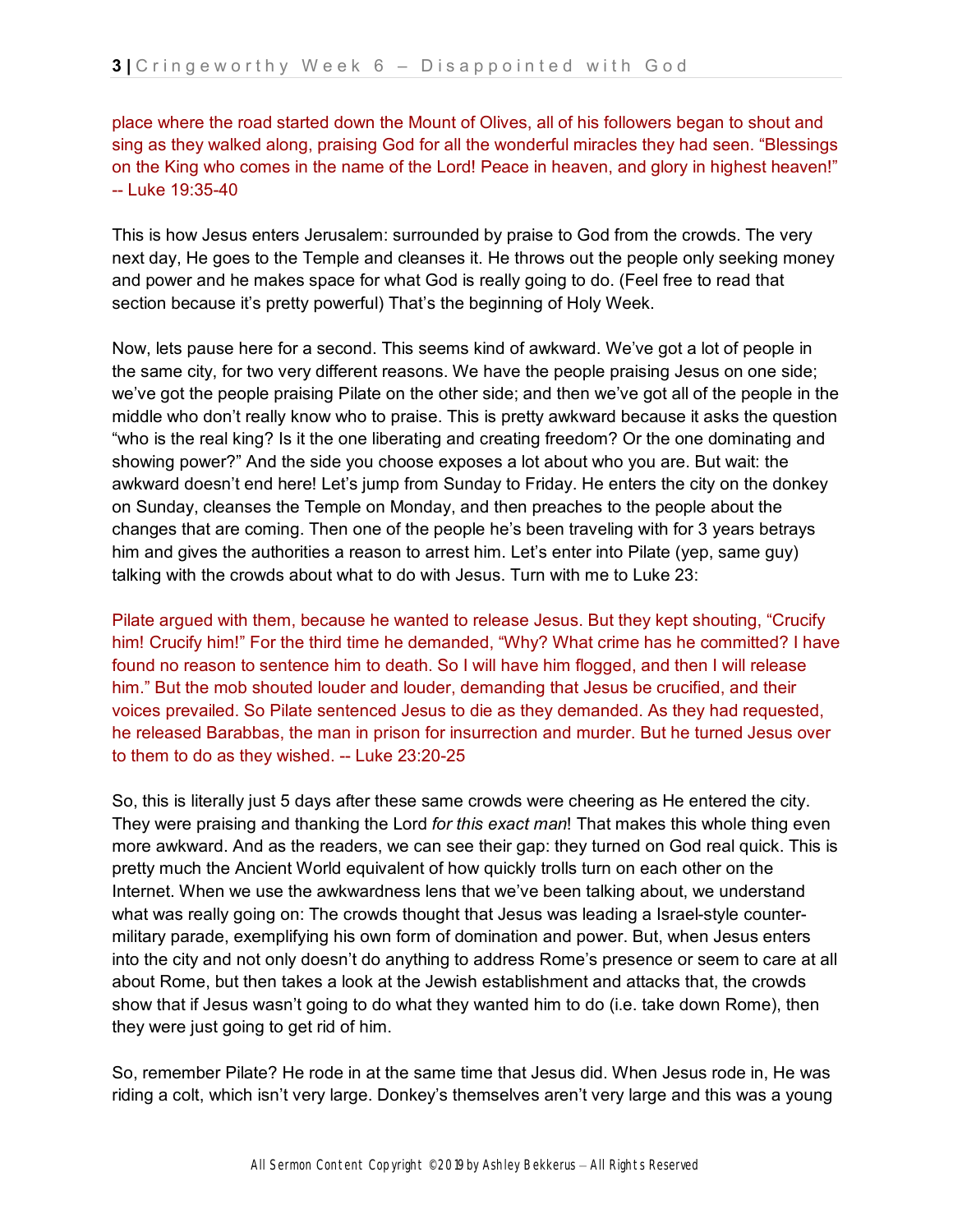one. This is something that not only fulfilled the scriptures, but had a very physical statement: Jesus was not trying to be the biggest and the baddest. Pilate entered on the other side of the city in a grand display of money and power, riding a huge horse that towered over everything. Using the lens that we've just talked about and seeing the crowds for who they've showed that they actually are, whose feet do you think they should be at? It seems a heck of a lot more like they would much rather be at the feet of someone who's obviously going to win. They were praising God because they thought He was going to do the God Thing and just take down all of Rome and be the winner. And they realized very quickly that that's not what God was doing. And in that instant, they turned on God because nobody wants to follow a loser God.

And now we see that all along they were the people who weren't actually on God's side, but just expected God to be on their side. It's easy to go along with it when God asks you to follow a donkey into the city. It's much more difficult to get on board when God asks you to follow Him to the cross. But, before we demonize them, let me tell you: their expectations were founded in history. Jerusalem was the city of power in Israelite history -- David, the greatest king of Israel ruled there, as did his son Solomon, who both brought a significant amount of prosperity, wealth, and power to Israel. When they look back on their history, they look at those two people and say, "if only we could get back to that, then we could make Israel great again." And so that means overthrowing Rome and being the winner. Just like David was the winner in his time. And just like Solomon was the winner in his time. This makes sense - they're logical conclusions to make based on their history. But. Jesus wasn't trying to be a new Pilate or even a new David. He wasn't trying to overthrow people because He was doing a totally new thing - a thing that is for *everyone*, not just the winners. It's almost like the Israelites are playing King of the Hill and they are super excited because they think Jesus is going to help them win, but in actuality He was playing His own game the whole time. He was not interested in knocking the king off the hill, but instead creating a kingdom where there were no hills.

For the crowds praising God, when they realized that God wasn't doing what they thought - that God wasn't on their side, they turned on Him and quickly became those calling for His death. So, what does it mean to say that God isn't on our side? Maybe it's better that He's not on our side, because as we can see with those crowds, there was even space in the kingdom for them as well. What if God is doing something so entirely different than we ever thought and we were so caught up in what we wanted and expected that we turned on God, too? That we joined in with the crowds shouting, "crucify him"?

If we're truly going to look at ourselves with our awkwardness lens and see if there's a gap there, then a part of that is asking ourselves what expectations we've put on God. Who do we expect God to be? Maybe you expect God to protect your loved ones. Maybe you expect God to help you have a child. Maybe you expect God to bring justice. Whatever they are, we need to be honest about our expectations, just like we have been this whole series.

Because honestly, a hard truth about God is that God doesn't always do what we expect. Even when those expectations feel right and true and good and beautiful. I can't tell you why God doesn't always meet those expectations. Sometimes we have the wrong set of expectations.